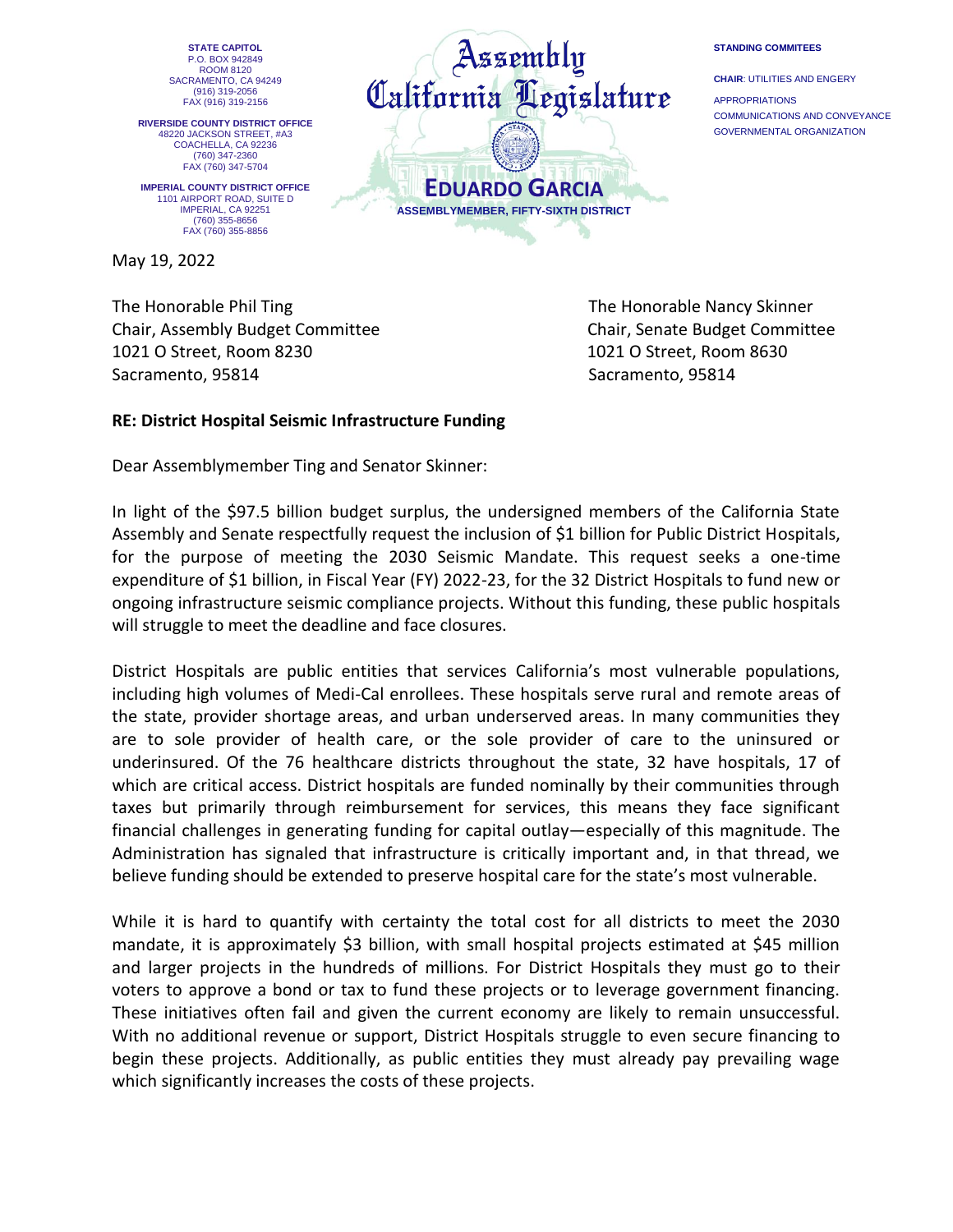The COVID-19 pandemic impacted all health care providers, but especially public providers like, healthcare districts creating another financial setback. With only eight years remaining until 2030, hospitals must begin construction now. Without state funding, public District Hospitals will face closures or consolidation regardless of any mandate modifications. This investment is appropriately timed as California has a significant budget surplus that is too volatile for significant ongoing spending. Additionally, this proposal counts against the State Appropriations Limit.

We are seeking this budget investment to ensure these public hospitals remain open to provide essential live saving services to their communities. This one-time funding will serve as a way for District Hospitals to finance their 2030 retrofit and rebuild projects to meet the mandate. Hospitals of all kinds have proven to be some of the most critical infrastructure that our constituents rely on and as we invest in health, technology, business and rebuilding California we believe this appropriation should be included.

The \$1 billion state budget appropriation will keep these public hospitals open to serve all Californians for years to come. Thank you very much for the consideration of this request. If you have any questions do not hesitate to reach out to Rexford Scott in my office at [Rexford.Scott@asm.ca.gov](mailto:Rexford.Scott@asm.ca.gov) or 916.319.2056.

Sincerely,

Assemblymember Eduardo Garcia and Senator Anna Caballero 56th Assembly District 12<sup>th</sup> Senate District

Assemblymember Thurston Smith Assemblymember Devon Mathis 33<sup>rd</sup> Assembly District 26<sup>th</sup> Assembly District 26<sup>th</sup> Assembly District

Assemblymember Megan Dahle **Assemblymember Robert Rivas** Assemblymember Robert Rivas 1<sup>st</sup> Assembly District

30<sup>th</sup> Assembly District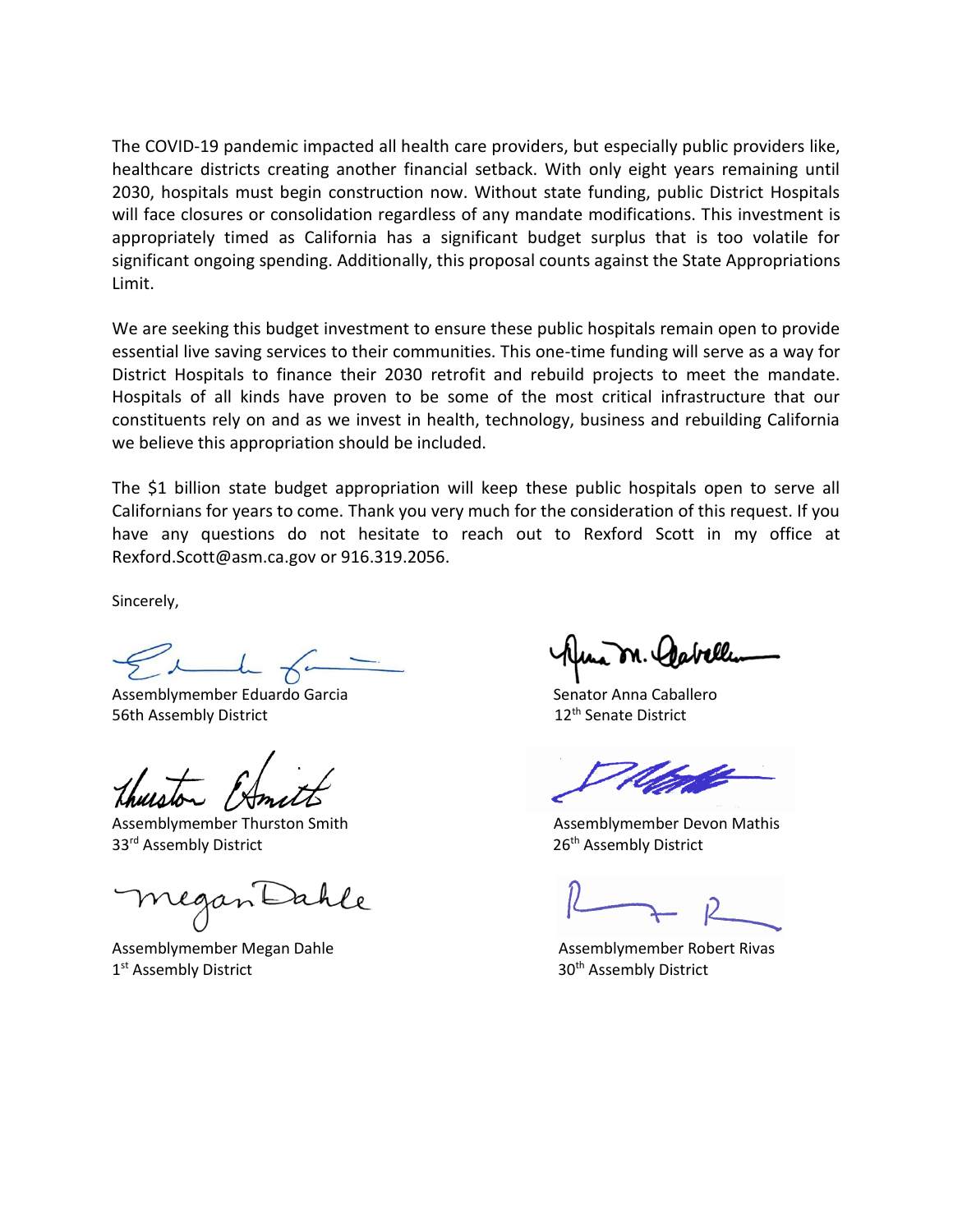**STATE CAPITOL** P.O. BOX 942849 ROOM 8120 SACRAMENTO, CA 94249 (916) 319-2056 FAX (916) 319-2156

**RIVERSIDE COUNTY DISTRICT OFFICE** 48220 JACKSON STREET, #A3 COACHELLA, CA 92236 (760) 347-2360 FAX (760) 347-5704

**IMPERIAL COUNTY DISTRICT OFFICE** 1101 AIRPORT ROAD, SUITE D IMPERIAL, CA 92251 (760) 355-8656 FAX (760) 355-8856

Assemblymember Mayes Assemblymember Lackey 42<sup>nd</sup> Assembly District 36<sup>th</sup> Assembly District

Senator Shannon Grove Senator Ben Hueso 16<sup>th</sup> Senate District **16th Senate District** 40<sup>th</sup> Senate District

**Jugete Mikeladas2** 

Assemblywoman Suzette Valladares **Assemblymember Al Muratsuchi** 38<sup>th</sup> Assembly District **66<sup>th</sup> Assembly District** 

Scott Wick

Senator Scott Wilk

Frank Bigelow

Assemblymember Frank Bigelow Senator Brian Dahle 5<sup>th</sup> Assembly District 1 and 1 and 1 and 1 and 1 and 1 and 1 and 1 and 1 and 1 and 1 and 1 and 1 and 1 and 1 and 1 and 1 and 1 and 1 and 1 and 1 and 1 and 1 and 1 and 1 and 1 and 1 and 1 and 1 and 1 and 1 and 1 and 1 and

Assembly California Legislature

> **EDUARDO GARCIA ASSEMBLYMEMBER, FIFTY-SIXTH DISTRICT**

## **STANDING COMMITEES**

**CHAIR**: UTILITIES AND ENGERY APPROPRIATIONS COMMUNICATIONS AND CONVEYANCE GOVERNMENTAL ORGANIZATION

Ihomop

<u>Gin</u>

Montsach.

Assemblymember Marc Berman 21st Senate District **21st Senate District** 24<sup>th</sup> Assembly District

aple  $R_{\alpha}$ 

1st Senate District